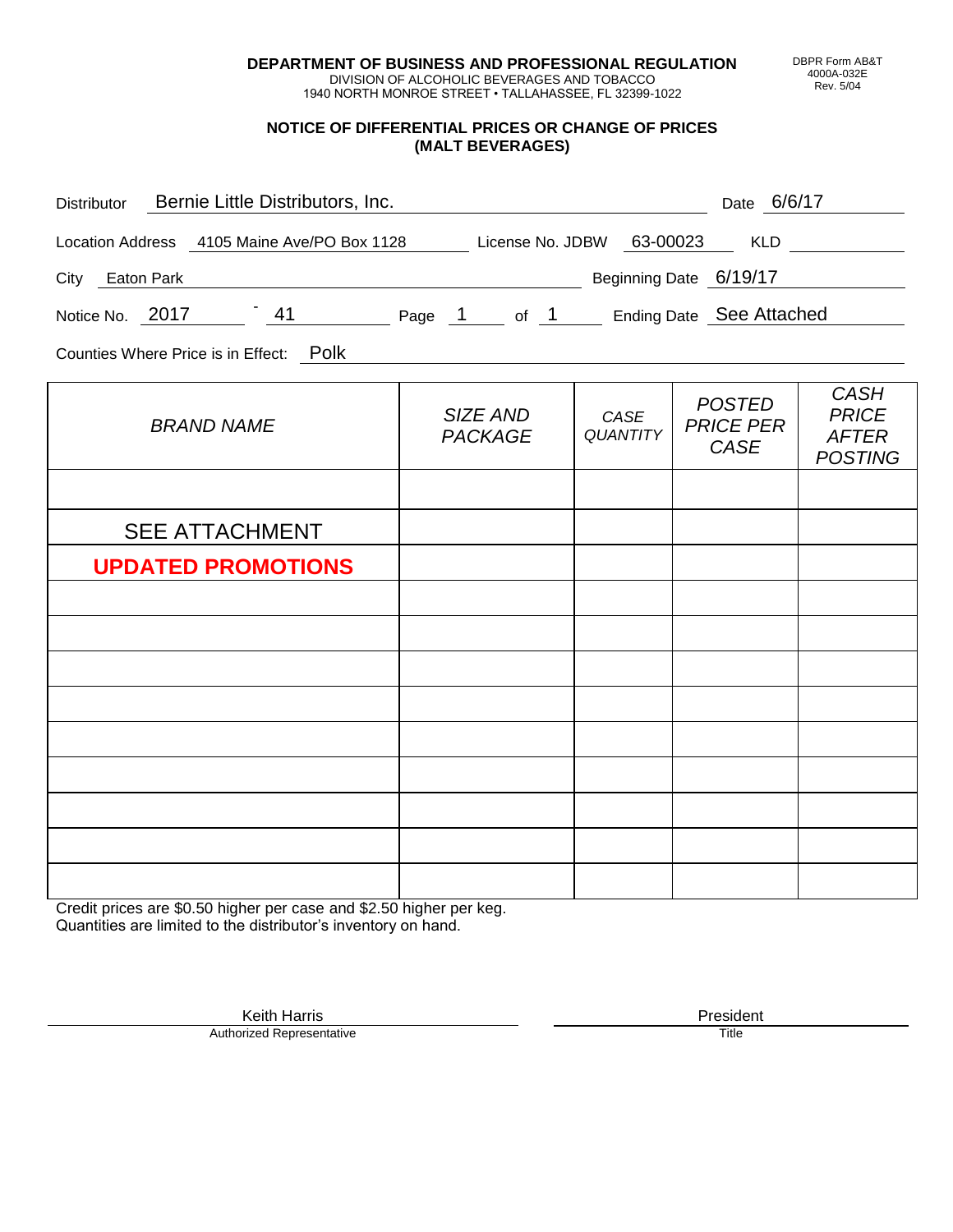|                                                                                   |                                    |                      |                      |                | Posted Frontline |                 |            |         |
|-----------------------------------------------------------------------------------|------------------------------------|----------------------|----------------------|----------------|------------------|-----------------|------------|---------|
| <b>Brands</b>                                                                     | Package                            | Start                | Stop                 | Price          | Price            | Qty             | Premise    | Comment |
| Bud, Bud Lt                                                                       | 24/8oz Can                         | 06/12/17             | 06/25/17             | 11.40          | 13.25            | $20+$           | Off        |         |
| Bud & Bud Lt                                                                      | 24/8oz Can 2/12                    | 06/12/17             | 06/25/17             | 13.10          | 13.60            | $5-9$           | Off        |         |
| Bud & Bud Lt                                                                      | 24/8oz Can 2/12                    | 06/12/17             | 06/25/17             | 11.70          | 13.60            | $10+$           | Off        |         |
| Michelob Ultra                                                                    | 24/8oz Can 2/12                    | 06/12/17             | 06/25/17             | 13.50          | 14.45            | $5-9$           | Off        |         |
| Michelob Ultra                                                                    | 24/8oz Can 2/12                    | 06/12/17             | 06/25/17             | 11.70          | 14.45            | $10+$           | Off        |         |
| Michelob Ultra                                                                    | 24/8oz Can                         | 06/12/17             | 06/25/17             | 12.70          | 14.35            | $5-19$          | Off        |         |
| Michelob Ultra                                                                    | 24/8oz Can                         | 06/12/17             | 06/25/17             | 11.40          | 14.35            | $20+$           | Off        |         |
| Brands & Packages above may be mixed and matched to achieve gty                   |                                    |                      |                      |                |                  |                 |            |         |
| Bud, Bud Lt                                                                       | 24/8oz Can                         | 06/26/17             | 08/06/17             | 11.40          | 13.25            | $20+$           | Off        |         |
| Bud & Bud Lt                                                                      | 24/8oz Can 2/12                    | 06/26/17             | 08/06/17             | 13.10          | 13.60            | $5-19$          | Off        |         |
| Bud & Bud Lt                                                                      | 24/8oz Can 2/12                    | 06/26/17             | 08/06/17             | 12.20          | 13.60            | $20+$           | Off        |         |
| Michelob Ultra                                                                    | 24/8oz Can 2/12                    | 06/26/17             | 08/06/17             | 13.50          | 14.45            | $5-19$          | Off        |         |
| Michelob Ultra                                                                    | 24/8oz Can 2/12                    | 06/26/17             | 08/06/17             | 12.20          | 14.45            | $20+$           | Off        |         |
| Michelob Ultra                                                                    | 24/8oz Can                         | 06/26/17             | 08/06/17             | 12.70          | 14.35            | $5-19$          | Off        |         |
| Michelob Ultra                                                                    | 24/8oz Can                         | 06/26/17             | 08/06/17             | 11.40          | 14.35            | $20+$           | Off        |         |
| Brands & Packages above may be mixed and matched to achieve qty                   |                                    |                      |                      |                |                  |                 |            |         |
| Bud, Bud Lt                                                                       | 24/8oz Can                         | 08/07/17             | 08/20/17             | 11.40          | 13.25            | $20+$           | Off        |         |
| Bud & Bud Lt                                                                      | 24/8oz Can 2/12                    | 08/07/17             | 08/20/17             | 13.10          | 13.60            | $5-9$           | Off        |         |
| Bud & Bud Lt                                                                      | 24/8oz Can 2/12                    | 08/07/17             | 08/20/17             | 11.70          | 13.60            | $10+$           | Off        |         |
| Michelob Ultra                                                                    | 24/8oz Can 2/12                    | 08/07/17             | 08/20/17             | 13.50          | 14.45            | $5-9$           | Off        |         |
| Michelob Ultra                                                                    | 24/8oz Can 2/12                    | 08/07/17             | 08/20/17             | 11.70          | 14.45            | $10+$           | Off        |         |
|                                                                                   |                                    |                      |                      |                |                  |                 |            |         |
| Michelob Ultra<br>Michelob Ultra                                                  | 24/8oz Can<br>24/8oz Can           | 08/07/17<br>08/07/17 | 08/20/17<br>08/20/17 | 12.70<br>11.40 | 14.35<br>14.35   | $5-19$<br>$20+$ | Off<br>Off |         |
| Brands & Packages above may be mixed and matched to achieve qty                   |                                    |                      |                      |                |                  |                 |            |         |
| Bud, Bud Lt                                                                       | 24/8oz Can                         | 08/21/17             | 10/01/17             | 11.40          | 13.25            | $20+$           | Off        |         |
|                                                                                   |                                    |                      |                      |                |                  |                 |            |         |
| Bud & Bud Lt<br>Bud & Bud Lt                                                      | 24/8oz Can 2/12<br>24/8oz Can 2/12 | 08/21/17<br>08/21/17 | 10/01/17<br>10/01/17 | 13.10<br>12.20 | 13.60<br>13.60   | $5-19$<br>$20+$ | Off<br>Off |         |
|                                                                                   |                                    |                      |                      |                |                  |                 |            |         |
| Michelob Ultra<br>Michelob Ultra                                                  | 24/8oz Can 2/12<br>24/8oz Can 2/12 | 08/21/17<br>08/21/17 | 10/01/17<br>10/01/17 | 13.50<br>12.20 | 14.45<br>14.45   | $5-19$<br>$20+$ | Off<br>Off |         |
|                                                                                   |                                    |                      |                      |                |                  |                 |            |         |
| Michelob Ultra                                                                    | 24/8oz Can<br>24/8oz Can           | 08/21/17<br>08/21/17 | 10/01/17             | 12.70          | 14.35            | $5-19$<br>$20+$ | Off        |         |
| Michelob Ultra<br>Brands & Packages above may be mixed and matched to achieve qty |                                    |                      | 10/01/17             | 11.40          | 14.35            |                 | Off        |         |
|                                                                                   |                                    |                      |                      |                |                  |                 |            |         |
| Bud, Bud Lt, Select, Select 55                                                    | 24/12oz Can/LNR 4/6                | 04/17/17             | 06/25/17             | 21.60          | 23.80            | $10+$           | Off        |         |
| Michelob, Michelob Lt, Michelob Amberbock                                         | 24/12oz LNNR 4/6                   | 04/17/17             | 06/25/17             | 21.60          | 24.55            | $10+$           | Off        |         |
| Land Shark                                                                        | 24/12oz LNNR 4/6                   | 04/17/17             | 06/25/17             | 21.60          | 24.55            | 10-111          | Off        |         |
| <b>Land Shark</b>                                                                 | 24/12oz LNNR 4/6                   | 04/17/17             | 06/25/17             | 20.25          | 24.55            | $112+$          | Off        |         |
| Brands & Packages above may be mixed and matched to achieve qty                   |                                    |                      |                      |                |                  |                 |            |         |
| Bud, Bud Lt, Select, Select 55                                                    | 24/12oz Can/LNR 4/6                | 06/26/17             | 07/02/17             | 21.60          | 23.80            | $10+$           | Off        |         |
| Michelob, Michelob Lt, Michelob Amberbock                                         | 24/12oz LNNR 4/6                   | 06/26/17             | 07/02/17             | 21.60          | 24.55            | $10+$           | Off        |         |
| Brands & Packages above may be mixed and matched to achieve qty                   |                                    |                      |                      |                |                  |                 |            |         |
| <b>Land Shark</b>                                                                 | 24/12oz LNNR 4/6                   | 06/26/17             | 07/02/17             | 15.85          | 24.55            | $10+$           | Off        |         |
|                                                                                   |                                    |                      |                      |                |                  |                 |            |         |
| Bud, Bud Lt, Select, Select 55                                                    | 24/12oz Can/LNR 4/6                | 07/03/17             | 09/30/17             | 21.60          | 23.80            | $10+$           | Off        |         |
| Michelob, Michelob Lt, Michelob Amberbock                                         | 24/12oz LNNR 4/6                   | 07/03/17             | 09/30/17             | 21.60          | 24.55            | $10+$           | Off        |         |
| Land Shark                                                                        | 24/12oz LNNR 4/6                   | 07/03/17             | 09/30/17             | 21.60          | 24.55            | 10-111          | Off        |         |
| Land Shark                                                                        | 24/12oz LNNR 4/6                   | 07/03/17             | 09/30/17             | 20.25          | 24.55            | $112+$          | Off        |         |
| Brands & Packages above may be mixed and matched to achieve gty                   |                                    |                      |                      |                |                  |                 |            |         |
| Bud, Bud Lt                                                                       | 24/16oz Can 6/4                    | 09/12/16             | 09/30/17             | 22.65          | 25.65            | $5+$            | On & Off   |         |
| Brands & Packages above may be mixed and matched to achieve qty                   |                                    |                      |                      |                |                  |                 |            |         |
| Bud, Bud Lt                                                                       | 24/16oz Can 3/8                    | 07/10/17             | 07/23/17             | 19.45          | 25.20            | $25+$           | Off        |         |
|                                                                                   |                                    |                      |                      |                |                  |                 |            |         |
| Michelob Ultra                                                                    | 24/16oz Can 3/8                    | 07/10/17             | 07/23/17             | 19.45          | 27.10            | $25+$           | Off        |         |
| Brands & Packages above may be mixed and matched to achieve qty                   |                                    |                      |                      |                |                  |                 |            |         |
| Bud, Bud Lt                                                                       | 24/16oz Can 3/8                    | 09/04/17             | 09/17/17             | 19.45          | 25.20            | $25+$           | Off        |         |
| Michelob Ultra                                                                    | 24/16oz Can 3/8                    | 09/04/17             | 09/17/17             | 19.45          | 27.10            | $25+$           | Off        |         |
| Brands & Packages above may be mixed and matched to achieve qty                   |                                    |                      |                      |                |                  |                 |            |         |
| Bud, Bud Lt                                                                       | 24/16oz Can                        | 09/12/16             | 09/30/17             | 20.90          | 27.60            | $30+$           | Off        |         |
| Brands & Packages above may be mixed and matched to achieve qty                   |                                    |                      |                      |                |                  |                 |            |         |
|                                                                                   |                                    |                      |                      |                |                  |                 |            |         |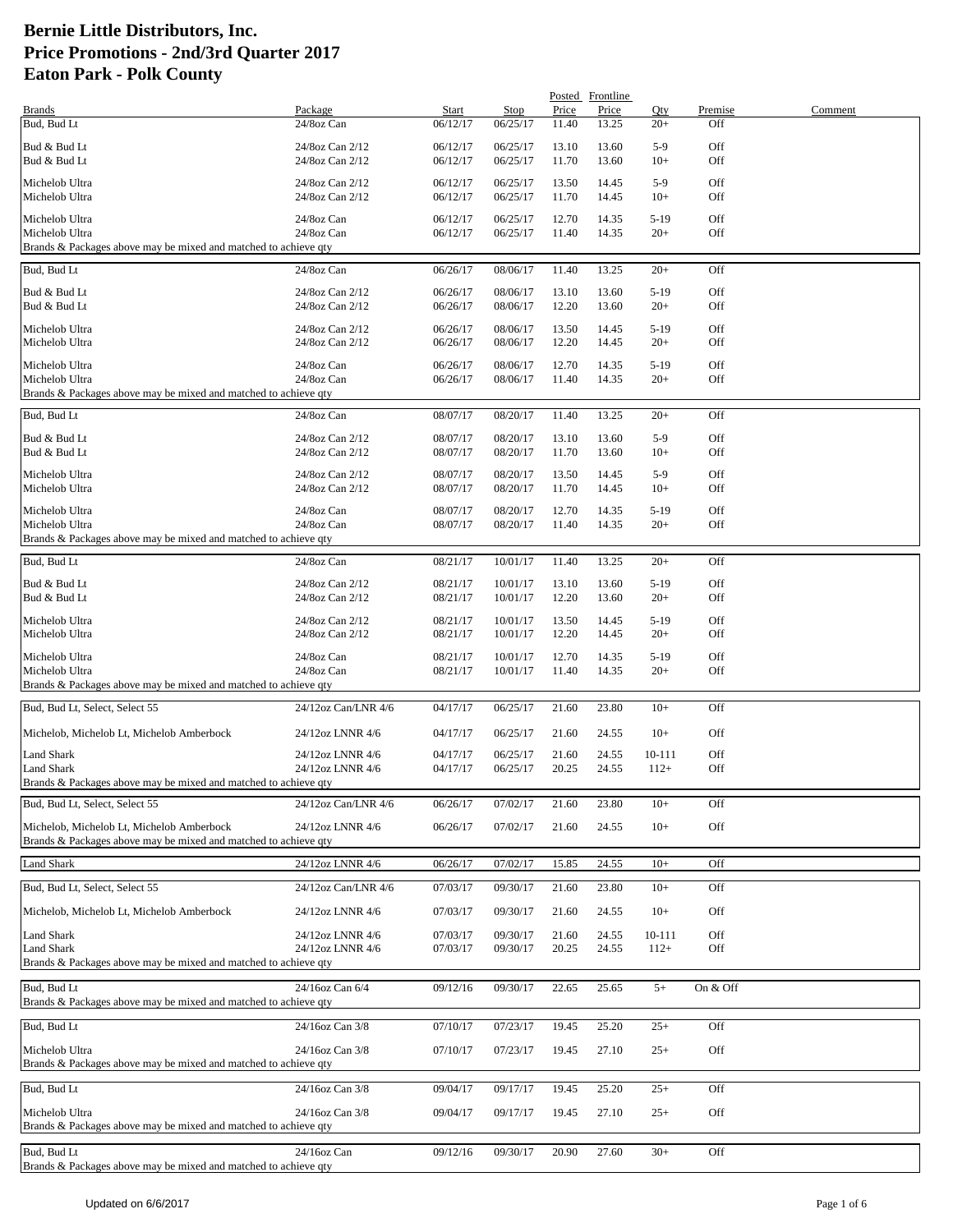|                                                                                                    |                                          |                      |                      |                | Posted Frontline |                    |            |                          |
|----------------------------------------------------------------------------------------------------|------------------------------------------|----------------------|----------------------|----------------|------------------|--------------------|------------|--------------------------|
| <b>Brands</b>                                                                                      | Package                                  | Start                | Stop                 | Price          | Price            | Oty                | Premise    | Comment                  |
| Bud, Bud Lt, Select & Select 55<br>Brands & Packages above may be mixed and matched to achieve qty | 18pk/12oz Can & LNNR                     | 09/12/16             | 09/30/17             | 14.80          | 16.90            | $20+$              | Off        |                          |
|                                                                                                    |                                          |                      |                      |                |                  |                    |            |                          |
| Bud, Bud Lt, Select & Select 55<br>Brands & Packages above may be mixed and matched to achieve qty | 24/12oz LNNR 2/12                        | 09/12/16             | 09/30/17             | 21.55          | 22.50            | $10+$              | On         |                          |
|                                                                                                    |                                          |                      |                      |                |                  |                    |            |                          |
| Bud, Bud Lt, Select & Select 55                                                                    | 24/12oz Can & LNNR 2/12                  | 05/29/17             | 06/21/17             | 21.55          | 22.50            | $10+$              | Off        |                          |
| Brands & Packages above may be mixed and matched to achieve qty                                    |                                          |                      |                      |                |                  |                    |            |                          |
|                                                                                                    |                                          |                      |                      |                |                  |                    |            |                          |
| Bud, Bud Lt, Select & Select 55                                                                    | 24/12oz Can & LNNR 2/12                  | 06/22/17             | 07/04/17             | 21.55          | 22.50            | 10-49              | Off        |                          |
| Bud, Bud Lt, Select & Select 55                                                                    | 24/12oz Can & LNNR 2/12                  | 06/22/17             | 07/04/17             | 17.80          | 22.50            | $50+$              | Off        |                          |
| Bud, Bud Lt                                                                                        | 24/16oz CALNR 3/8                        | 06/22/17             | 07/04/17             | 25.45          | 27.60            | $1+$               | Off        |                          |
| Mich, Mic Lt, Ultra, Ultra Amber, Amberbock & Ultra                                                |                                          |                      |                      |                |                  |                    |            |                          |
| Lime Cactus                                                                                        | 24/12oz Can/LNNR 2/12                    | 06/22/17             | 07/04/17             | 23.90          | 24.85            | 5-49               | <b>Off</b> | <b>Stop Date Change</b>  |
| Mich, Mic Lt, Ultra, Ultra Amber, Amberbock & Ultra                                                |                                          |                      |                      |                |                  |                    |            |                          |
| Lime Cactus                                                                                        | 24/12oz Can/LNNR 2/12                    | 06/22/17             | 07/04/17             | 17.80          | 24.85            | $50+$              | Off        |                          |
| Michelob Ultra                                                                                     | 24/16oz CALNR 3/8                        | 06/22/17             | 07/04/17             | 35.85          | 37.25            | $5+$               | Off        |                          |
| Brands & Packages above may be mixed and matched to achieve qty                                    |                                          |                      |                      |                |                  |                    |            |                          |
|                                                                                                    |                                          |                      |                      |                |                  |                    |            |                          |
| Bud, Bud Lt, Select & Select 55<br>Brands & Packages above may be mixed and matched to achieve qty | 24/12oz Can & LNNR 2/12                  | 07/05/17             | 09/30/17             | 21.55          | 22.50            | $10+$              | Off        | <b>Start Date Change</b> |
|                                                                                                    |                                          |                      |                      |                |                  |                    |            |                          |
| Bud, Bud Lt, Select & Select 55                                                                    | 24/12oz Can                              | 09/12/16             | 09/30/17             | 20.75          | 22.60            | $10 - 44$          | Off        |                          |
| Bud, Bud Lt, Select & Select 55                                                                    | $24/12$ oz Can                           | 09/12/16             | 09/30/17             | 19.75          | 22.60            | $45+$              | Off        |                          |
|                                                                                                    |                                          |                      |                      |                |                  |                    | Off        |                          |
| Bud, Bud Lt,<br>Bud, Bud Lt,                                                                       | 24/12oz LNNR<br>24/12oz LNNR             | 09/12/16<br>09/12/16 | 09/30/17<br>09/30/17 | 20.75<br>19.75 | 22.60<br>22.60   | $10 - 44$<br>$45+$ | <b>Off</b> |                          |
|                                                                                                    |                                          |                      |                      |                |                  |                    |            |                          |
| <b>Bud Light Lime</b>                                                                              | 24/12oz LNNR/Can                         | 09/12/16             | 09/30/17             | 22.20          | 24.10            | 10-44              | Off        |                          |
| <b>Bud Light Lime</b>                                                                              | 24/12oz LNNR/Can                         | 09/12/16             | 09/30/17             | 19.75          | 24.10            | $45+$              | <b>Off</b> |                          |
|                                                                                                    |                                          |                      |                      |                |                  |                    |            |                          |
| Michelob Ultra<br>Michelob Ultra                                                                   | 24/12oz Can & LNNR<br>24/12oz Can & LNNR | 09/12/16<br>09/12/16 | 09/30/17<br>09/30/17 | 22.20<br>20.70 | 24.10<br>24.10   | 10-44<br>$45+$     | Off<br>Off |                          |
| Brands & Packages above may be mixed and matched to achieve qty                                    |                                          |                      |                      |                |                  |                    |            |                          |
|                                                                                                    |                                          |                      |                      |                |                  |                    |            |                          |
| Bud, Bud Lt                                                                                        | 24/16oz CALNR                            | 09/12/16             | 09/30/17             | 24.85          | 28.50            | $98+$              | Off        |                          |
| Brands & Packages above may be mixed and matched to achieve qty                                    |                                          |                      |                      |                |                  |                    |            |                          |
| Bud, Bud Lt                                                                                        | 20/16oz CALNR                            | 05/22/17             | 09/30/17             | 17.95          | 23.00            | $22 - 65$          | Off        |                          |
| Bud, Bud Lt                                                                                        | 20/16oz CALNR                            | 05/22/17             | 09/30/17             | 17.45          | 23.00            | $66+$              | Off        |                          |
| Brands & Packages above may be mixed and matched to achieve qty                                    |                                          |                      |                      |                |                  |                    |            |                          |
| Bud, Bud Light                                                                                     | 20/16oz CALNR                            | 04/03/17             | 09/30/17             | 17.20          | 23.00            | $144+$             | On         |                          |
| Brands & Packages above may be mixed and matched to achieve qty                                    |                                          |                      |                      |                |                  |                    |            |                          |
|                                                                                                    |                                          |                      |                      |                |                  |                    |            |                          |
| Bud, Bud Light<br>Bud, Bud Light                                                                   | 24/16oz ALNR/CALNR<br>24/16oz ALNR/CALNR | 04/03/17<br>04/03/17 | 09/30/17<br>09/30/17 | 23.00<br>22.75 | 28.50<br>28.50   | $1-49$<br>50-143   | On<br>On   |                          |
| Bud, Bud Light                                                                                     | 24/16oz ALNR/CALNR                       | 04/03/17             | 09/30/17             | 21.55          | 28.50            | $144+$             | On         |                          |
|                                                                                                    |                                          |                      |                      |                |                  |                    |            |                          |
| Bud, Bud Light Sports/Holiday CALNR                                                                | 24/16oz CALNR                            | 04/03/17             | 09/30/17             | 23.00          | 28.50            | $1 - 143$          | On         |                          |
| Bud, Bud Light Sports/Holiday CALNR                                                                | 24/16oz CALNR                            | 04/03/17             | 09/30/17             | 21.95          | 28.50            | $144+$             | On         |                          |
| <b>Bud Light Lime</b>                                                                              | 24/16oz ALNR 4/6                         | 04/03/17             | 09/30/17             | 27.65          | 31.20            | $50+$              | On         |                          |
|                                                                                                    |                                          |                      |                      |                |                  |                    |            |                          |
| Bud Lt Lime & Platinum<br>Bud Lt Lime & Platinum                                                   | 24/16 CALNR 3/8<br>24/16 CALNR 3/8       | 04/03/17<br>04/03/17 | 09/30/17<br>09/30/17 | 31.50<br>30.67 | 36.15<br>36.15   | $1-9$<br>$10+$     | On<br>On   |                          |
|                                                                                                    |                                          |                      |                      |                |                  |                    |            |                          |
| Michelob Ultra                                                                                     | 24/16oz CALNR                            | 04/03/17             | 09/30/17             | 35.85          | 37.25            | $5+$               | On         |                          |
| Brands & Packages above may be mixed and matched to achieve qty                                    |                                          |                      |                      |                |                  |                    |            |                          |
| Oculto                                                                                             | 24/12oz LNNR 2/12                        | 09/12/16             | 09/30/17             | 26.65          | 29.90            | $20+$              | Off        |                          |
|                                                                                                    |                                          |                      |                      |                |                  |                    | Off        |                          |
| Michelob Ultra & Light<br>Michelob Ultra & Light                                                   | 18/12oz LNNR/Cans<br>18/12oz LNNR/Cans   | 05/29/17<br>05/29/17 | 07/30/17<br>07/30/17 | 16.95<br>15.85 | 18.45<br>18.45   | $5 - 59$<br>$60+$  | Off        |                          |
|                                                                                                    |                                          |                      |                      |                |                  |                    |            |                          |
| BL Lime, Platinum, Black Crown                                                                     | 18/12oz LNNR/Cans                        | 05/29/17             | 07/30/17             | 14.99          | 18.45            | $1+$               | Off        |                          |
| Brands & Packages above may be mixed and matched to achieve qty                                    |                                          |                      |                      |                |                  |                    |            |                          |
| BL Lime, Platinum, Black Crown, Mich Lt & Ultra                                                    | 18/12oz LNNR/Cans                        | 07/31/17             | 09/30/17             | 16.95          | 18.45            | $5 - 59$           | Off        |                          |
| BL Lime, Platinum, Black Crown, Mich Lt & Ultra                                                    | 18/12oz LNNR/Cans                        | 07/31/17             | 09/30/17             | 15.85          | 18.45            | $60+$              | Off        |                          |
| Brands & Packages above may be mixed and matched to achieve qty                                    |                                          |                      |                      |                |                  |                    |            |                          |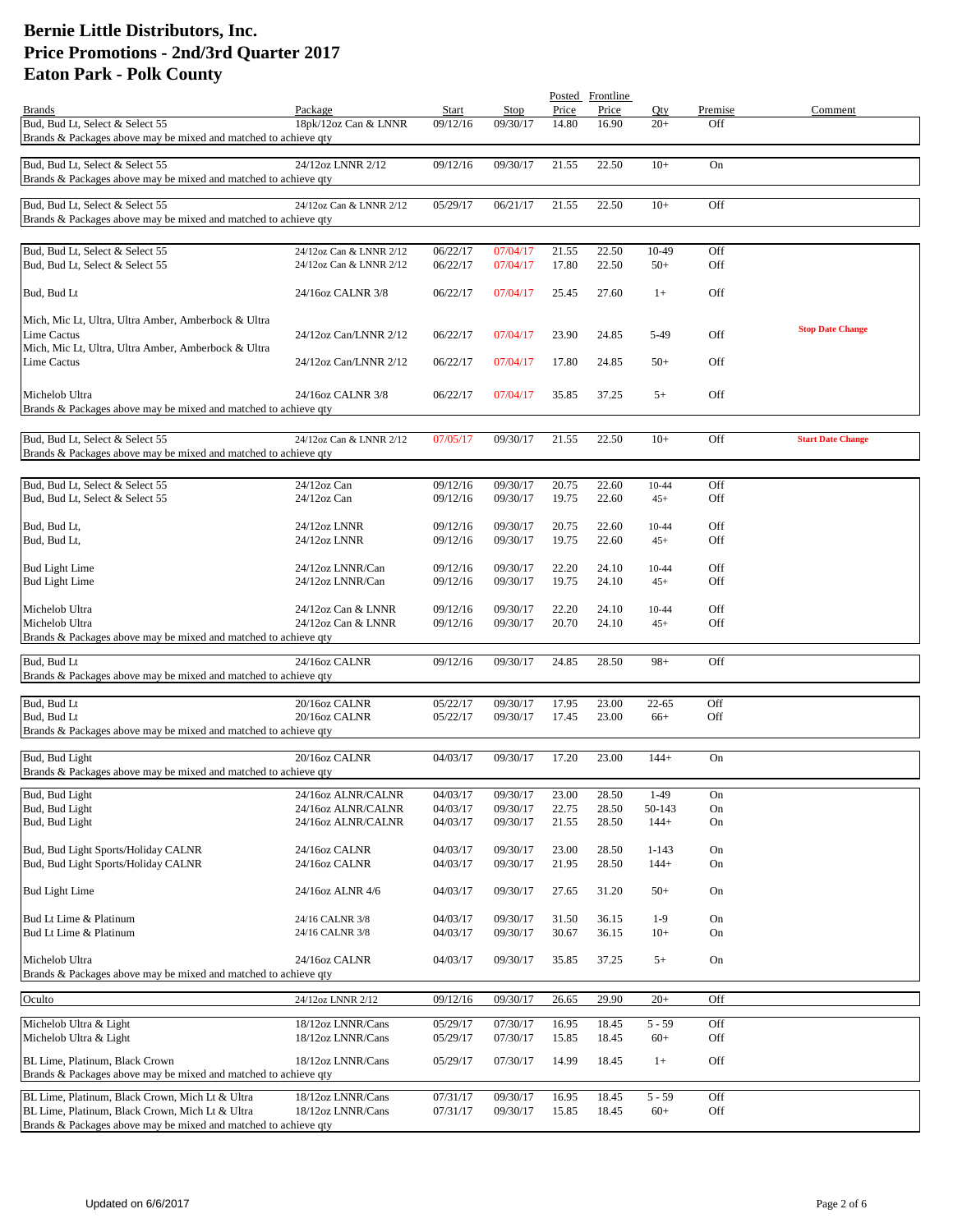|                                                                                                                                                                        |                        |          |          |       | Posted Frontline |          |            |                          |
|------------------------------------------------------------------------------------------------------------------------------------------------------------------------|------------------------|----------|----------|-------|------------------|----------|------------|--------------------------|
| <b>Brands</b><br>Mich, Mic Lt, Ultra, Ultra Amber, Amberbock & Ultra                                                                                                   | Package                | Start    | Stop     | Price | Price            | Oty      | Premise    | Comment                  |
| Lime Cactus                                                                                                                                                            | 24/12oz Can/LNNR 2/12  | 05/29/17 | 06/21/17 | 23.90 | 24.85            | $5+$     | Off        |                          |
| Michelob Ultra                                                                                                                                                         | 24/16oz CALNR 3/8      | 05/29/17 | 06/21/17 | 35.85 | 37.25            | $5+$     | Off        |                          |
| Brands & Packages above may be mixed and matched to achieve qty                                                                                                        |                        |          |          |       |                  |          |            |                          |
| Mich, Mic Lt, Ultra, Ultra Amber, Amberbock & Ultra                                                                                                                    |                        |          |          |       |                  |          |            |                          |
| Lime Cactus                                                                                                                                                            | 24/12oz Can/LNNR 2/12  | 07/05/17 | 09/30/17 | 23.90 | 24.85            | $5+$     | Off        | <b>Start Date Change</b> |
| Michelob Ultra                                                                                                                                                         | 24/16oz CALNR 3/8      | 07/05/17 | 09/30/17 | 35.85 | 37.25            | $5+$     | Off        |                          |
| Brands & Packages above may be mixed and matched to achieve qty                                                                                                        |                        |          |          |       |                  |          |            |                          |
| BL Lime, Platinum, Black Crown & Landshark                                                                                                                             | 24/12oz LNNR 2/12      | 09/12/16 | 09/30/17 | 20.45 | 24.10            | $10+$    | <b>ON</b>  |                          |
| BL Lime, Platinum & Landshark<br>Brands & Packages above may be mixed and matched to achieve qty                                                                       | 24/12oz Cans 2/12      | 09/12/16 | 09/30/17 | 20.45 | 24.10            | $10+$    | <b>ON</b>  |                          |
|                                                                                                                                                                        |                        |          |          |       |                  |          |            |                          |
| BL Lime. Platinum & Black Crown                                                                                                                                        | 24/12oz Cans/LNNR 2/12 | 05/29/17 | 06/25/17 | 23.15 | 24.10            | $1+$     | Off        |                          |
| BLL Rita Family (Lime, Straw, Mango, Raz, Orange, Grape,                                                                                                               |                        |          |          |       |                  |          |            |                          |
| Peach & Seasonal)                                                                                                                                                      | 24/8oz Can 2/12        | 05/29/17 | 06/25/17 | 23.15 | 24.10            | $1-6$    | Off        |                          |
| BLL Rita Family (Lime, Straw, Mango, Raz, Orange, Grape,                                                                                                               |                        |          |          |       |                  |          |            |                          |
| Peach & Seasonal)<br>Brands & Packages above may be mixed and matched to achieve qty                                                                                   | 24/8oz Can 2/12        | 05/29/17 | 06/25/17 | 21.30 | 24.10            | $7+$     | Off        |                          |
| BL Lime, Platinum & Black Crown                                                                                                                                        |                        | 06/26/17 |          | 23.15 |                  |          | Off        |                          |
|                                                                                                                                                                        | 24/12oz Cans/LNNR 2/12 |          | 07/04/17 |       | 24.10            | $1+$     |            |                          |
| BLL Rita Family (Lime, Straw, Mango, Raz, Orange, Grape,                                                                                                               |                        |          |          |       |                  |          |            |                          |
| Peach & Seasonal)                                                                                                                                                      | 24/8oz Can 2/12        | 06/26/17 | 07/04/17 | 23.15 | 24.10            | $1-6$    | <b>Off</b> | <b>Stop Date Change</b>  |
| BLL Rita Family (Lime, Straw, Mango, Raz, Orange, Grape,<br>Peach & Seasonal)                                                                                          | 24/8oz Can 2/12        | 06/26/17 | 07/04/17 | 21.30 | 24.10            | $7 - 26$ | Off        |                          |
| BLL Rita Family (Lime, Straw, Mango, Raz, Orange, Grape,                                                                                                               |                        |          |          |       |                  |          |            |                          |
| Peach & Seasonal)                                                                                                                                                      | 24/8oz Can 2/12        | 06/26/17 | 07/04/17 | 13.70 | 24.10            | $27+$    | Off        |                          |
| Brands & Packages above may be mixed and matched to achieve qty                                                                                                        |                        |          |          |       |                  |          |            |                          |
| BL Lime. Platinum & Black Crown                                                                                                                                        | 24/12oz Cans/LNNR 2/12 | 07/05/17 | 09/30/17 | 23.15 | 24.10            | $1+$     | Off        |                          |
|                                                                                                                                                                        |                        |          |          |       |                  |          |            |                          |
| BLL Rita Family (Lime, Straw, Mango, Raz, Orange, Grape,<br>Peach & Seasonal)                                                                                          | 24/8oz Can 2/12        | 07/05/17 | 09/30/17 | 23.15 | 24.10            | $1-6$    | <b>Off</b> | <b>Start Date Change</b> |
| BLL Rita Family (Lime, Straw, Mango, Raz, Orange, Grape,                                                                                                               |                        |          |          |       |                  |          |            |                          |
| Peach & Seasonal)                                                                                                                                                      | 24/8oz Can 2/12        | 07/05/17 | 09/30/17 | 21.30 | 24.10            | $7+$     | Off        |                          |
| Brands & Packages above may be mixed and matched to achieve qty                                                                                                        |                        |          |          |       |                  |          |            |                          |
| Bud Light Lime, Platinum & Black Crown                                                                                                                                 | 24/12oz LNNR 4/6       | 05/08/17 | 07/02/17 | 21.60 | 24.55            | $10+$    | Off        |                          |
| Brands & Packages above may be mixed and matched to achieve qty                                                                                                        |                        |          |          |       |                  |          |            |                          |
| Best Damn Root Beer, Cherry Cola & Cream Soda                                                                                                                          | 24/12oz LNR 4/6        | 08/28/17 | 09/03/17 | 19.20 | 30.30            | $15+$    | Off        |                          |
| Brands & Packages above may be mixed and matched to achieve qty                                                                                                        |                        |          |          |       |                  |          |            |                          |
|                                                                                                                                                                        |                        |          |          |       |                  |          |            |                          |
| Spiked Seltzer Variety                                                                                                                                                 | 24/12oz Can 2/12       | 06/26/17 | 07/30/17 | 24.50 | 28.50            | $5+$     | Off        |                          |
| Busch, Busch Lt, Nat Lt, Nat Ice & Rolling Rock                                                                                                                        | 24/12oz Can S/C        | 01/16/17 | 09/30/17 | 15.35 | 17.00            | 15-76    | Off        |                          |
| Busch, Busch Lt, Nat Lt, Nat Ice & Rolling Rock                                                                                                                        | 24/12oz Can S/C        | 01/16/17 | 09/30/17 | 13.80 | 17.00            | $77+$    | <b>Off</b> |                          |
| Natty Daddy                                                                                                                                                            | 24/12oz Can S/C        | 01/16/17 | 09/30/17 | 15.35 | 16.10            | $1-4$    | Off        |                          |
| Natty Daddy                                                                                                                                                            | 24/12oz Can S/C        | 01/16/17 | 09/30/17 | 14.35 | 16.10            | $5 - 76$ | Off        |                          |
| <b>Natty Daddy</b>                                                                                                                                                     | 24/12oz Can S/C        | 01/16/17 | 09/30/17 | 13.80 | 16.10            | $77+$    | Off        |                          |
| Brands & Packages above may be mixed and matched to achieve qty                                                                                                        |                        |          |          |       |                  |          |            |                          |
| Busch, Busch Lt, Nat Lt, Nat Ice, Bud Ice, Rolling Rock &                                                                                                              |                        |          |          |       |                  |          |            |                          |
| <b>Busch Ice</b>                                                                                                                                                       | 18/12oz Cans/LNNR      | 04/17/17 | 09/30/17 | 9.35  | 12.40            | $40+$    | Off        |                          |
| Brands & Packages above may be mixed and matched to achieve qty                                                                                                        |                        |          |          |       |                  |          |            |                          |
|                                                                                                                                                                        |                        |          |          |       |                  |          |            |                          |
| King Cobra & High Gravity                                                                                                                                              | 24/16oz Can 6/4        | 09/12/16 | 09/30/17 | 17.75 | 19.55            | $5+$     | Off        |                          |
| Brands & Packages above may be mixed and matched to achieve qty                                                                                                        |                        |          |          |       |                  |          |            |                          |
| Shock Top & Shock Top Sampler                                                                                                                                          | 24/12oz LNNR           | 09/12/16 | 09/30/17 | 19.70 | 27.75            | $56+$    | Off        |                          |
| Brands & Packages above may be mixed and matched to achieve qty                                                                                                        |                        |          |          |       |                  |          |            |                          |
| Shock Top & Shock Top Lemon                                                                                                                                            | 15/12oz Can            | 09/12/16 | 09/30/17 | 13.65 | 15.25            | $50+$    | Off        |                          |
| Brands & Packages above may be mixed and matched to achieve qty                                                                                                        |                        |          |          |       |                  |          |            |                          |
| Shock Top & Shock Top Lemon                                                                                                                                            | 30/12oz Can 2/15       | 09/12/16 | 09/30/17 | 25.70 | 28.90            | $25+$    | Off        |                          |
| Brands & Packages above may be mixed and matched to achieve qty                                                                                                        |                        |          |          |       |                  |          |            |                          |
| Shock Top, Apple Wheat, Lemon, Pumpkin, Rasp, IPA, Winter Combo,                                                                                                       |                        |          |          |       |                  |          |            |                          |
| Choc, Pretzel, Ginger, Ruby Red                                                                                                                                        | 24/12oz LNNR 4/6       | 06/19/17 | 09/30/17 | 27.10 | 27.75            | $1-19$   | Off        |                          |
| Shock Top, Apple Wheat, Lemon, Pumpkin, Rasp, IPA, Winter Combo,<br>Choc, Pretzel, Ginger, Ruby Red                                                                    | 24/12oz LNNR 4/6       | 06/19/17 | 09/30/17 | 26.10 | 27.75            | 20-55    | Off        |                          |
| Shock Top, Apple Wheat, Lemon, Pumpkin, Rasp, IPA, Winter Combo,                                                                                                       |                        |          |          |       |                  |          |            |                          |
|                                                                                                                                                                        |                        |          |          |       |                  |          |            |                          |
| Choc, Pretzel, Ginger, Ruby Red                                                                                                                                        | 24/12oz LNNR 4/6       | 06/19/17 | 09/30/17 | 25.10 | 27.75            | 56-111   | Off        |                          |
| Shock Top, Apple Wheat, Lemon, Pumpkin, Rasp, IPA, Winter Combo,<br>Choc, Pretzel, Ginger, Ruby Red<br>Brands & Packages above may be mixed and matched to achieve qty | 24/12oz LNNR 4/6       | 06/19/17 | 09/30/17 | 24.10 | 27.75            | $112+$   | Off        |                          |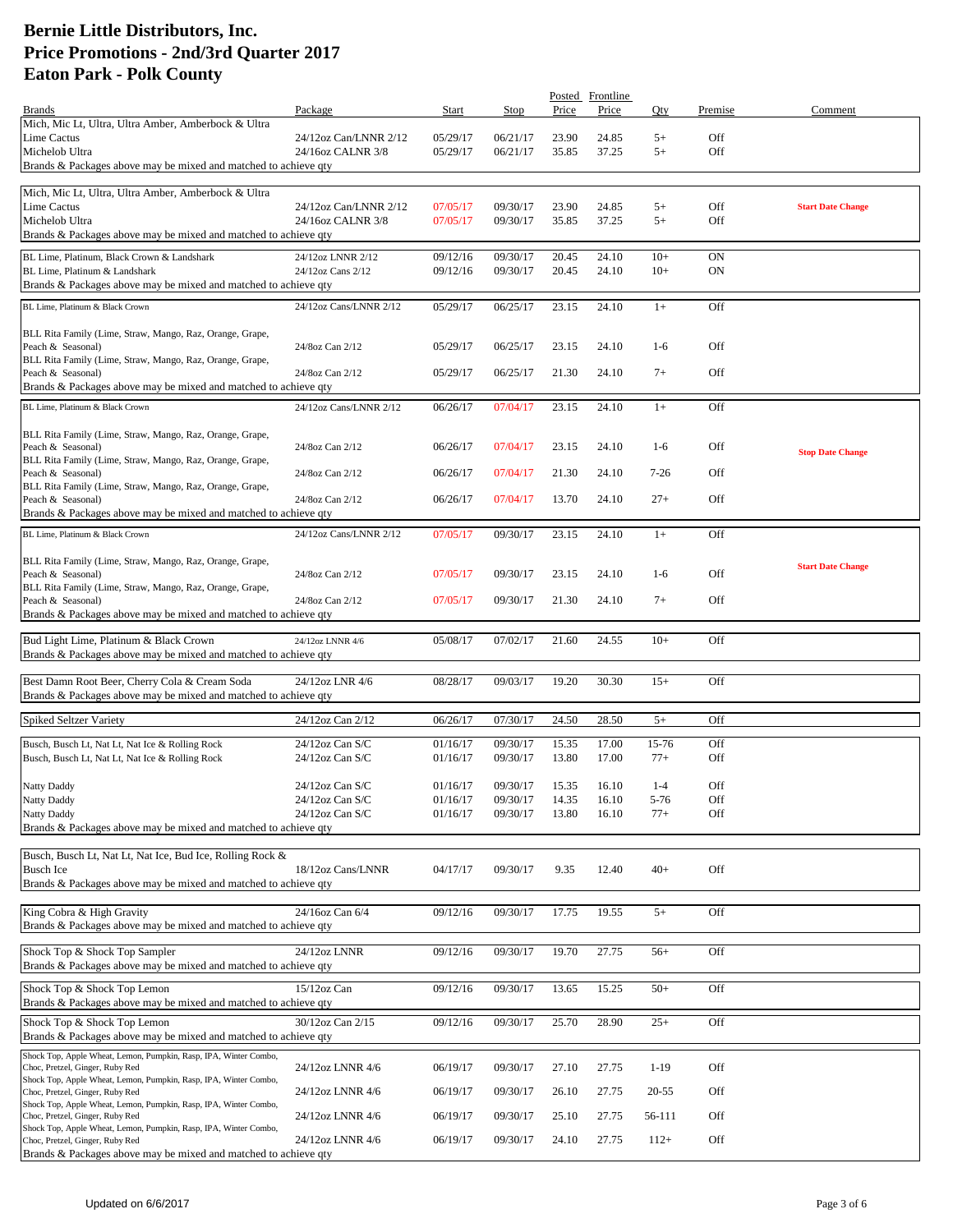|                                                                 |                       |          |                      |       | Posted Frontline |                  |         |         |
|-----------------------------------------------------------------|-----------------------|----------|----------------------|-------|------------------|------------------|---------|---------|
| <b>Brands</b>                                                   | Package               | Start    | Stop                 | Price | Price            | Qty              | Premise | Comment |
| Wild Blue & Redbridge                                           | 24/12oz LNNR 4/6      | 11/14/16 | 09/30/17             | 28.65 | 29.35            | $28+$            | Off     |         |
| Brands & Packages above may be mixed and matched to achieve qty |                       |          |                      |       |                  |                  |         |         |
|                                                                 |                       |          |                      |       |                  |                  |         |         |
| Kirin Ichiban & Kirin Light                                     | 24/12oz LNNR 4/6      | 11/14/16 | 09/30/17             | 23.50 | 27.75            | $10+$            | Off     |         |
| Brands & Packages above may be mixed and matched to achieve qty |                       |          |                      |       |                  |                  |         |         |
|                                                                 |                       |          |                      |       |                  |                  |         |         |
| Becks, Lt, Dark, Oktob, Sapphire, Becks NA & Bass               | 24/12oz LNNR 4/6      | 05/29/17 | 07/02/17             | 22.05 | 24.55            | 56-111           | Off     |         |
| Becks, Lt, Dark, Oktob, Sapphire, Becks NA & Bass               | 24/12oz LNNR 4/6      | 05/29/17 | 07/02/17             | 19.80 | 24.55            | $112+$           | Off     |         |
| Brands & Packages above may be mixed and matched to achieve qty |                       |          |                      |       |                  |                  |         |         |
| Becks, Lt, Dark, Oktob, Sapphire, Bass                          | 24/12oz LNNR 4/6      | 07/03/17 | 08/27/17             | 21.60 | 24.55            | 10-111           | Off     |         |
| Becks, Lt, Dark, Oktob, Sapphire, Bass                          | 24/12oz LNNR 4/6      | 07/03/17 | 08/27/17             | 19.80 | 24.55            | $112+$           | Off     |         |
| Brands & Packages above may be mixed and matched to achieve qty |                       |          |                      |       |                  |                  |         |         |
|                                                                 |                       |          |                      |       |                  |                  |         |         |
| <b>Bass Ale</b>                                                 | 24/12oz LNNR 4/6      | 08/28/17 | 09/30/17             | 21.60 | 24.55            | 10-111           | Off     |         |
| <b>Bass Ale</b>                                                 | 24/12oz LNNR 4/6      | 08/28/17 | 09/30/17             | 19.80 | 24.55            | $112+$           | Off     |         |
| Becks, Lt, Dark, Oktob, Sapphire                                | 24/12oz LNNR 4/6      | 08/28/17 | 09/03/17             | 15.85 | 24.55            | $20+$            | Off     |         |
| Brands & Packages above may be mixed and matched to achieve qty |                       |          |                      |       |                  |                  |         |         |
|                                                                 |                       |          |                      |       |                  |                  |         |         |
| Becks, Lt, Dark, Oktob, Sapphire                                | 24/12oz LNNR 4/6      | 09/04/17 | 12/31/17             | 22.05 | 24.55            | 56-111           | Off     |         |
| Becks, Lt, Dark, Oktob, Sapphire                                | 24/12oz LNNR 4/6      | 09/04/17 | 12/31/17             | 19.80 | 24.55            | $112+$           | Off     |         |
| Brands & Packages above may be mixed and matched to achieve qty |                       |          |                      |       |                  |                  |         |         |
| Becks, Light, Dark, Oktoberfest, Sapphire & Bass                | 24/12oz LNNR/CAN 2/12 | 06/19/17 | 07/09/17             | 20.35 | 24.10            | 56-111           | Off     |         |
| Becks, Light, Dark, Oktoberfest, Sapphire & Bass                | 24/12oz LNNR/CAN 2/12 | 06/19/17 | 07/09/17             | 19.80 | 24.10            | $112+$           | Off     |         |
|                                                                 |                       |          |                      |       |                  |                  |         |         |
| Beck's Pilsner                                                  | 24/16oz CALNR 3/8     | 06/19/17 | 07/09/17             | 30.52 | 36.15            | 56-111           | Off     |         |
| Beck's Pilsner                                                  | 24/16oz CALNR 3/8     | 06/19/17 | 07/09/17             | 29.70 | 36.15            | $112+$           | Off     |         |
|                                                                 |                       |          |                      |       |                  |                  |         |         |
| Land Shark                                                      | 24/12oz LNNR/CAN 2/12 | 06/19/17 | 07/09/17             | 22.15 | 24.10            | 56-111           | Off     |         |
| <b>Land Shark</b>                                               | 24/12oz LNNR/CAN 2/12 | 06/19/17 | 07/09/17             | 20.35 | 24.10            | $112+$           | Off     |         |
| Brands & Packages above may be mixed and matched to achieve qty |                       |          |                      |       |                  |                  |         |         |
|                                                                 |                       |          |                      |       |                  |                  |         |         |
| Becks, Light, Dark, Oktoberfest, Sapphire & Bass                | 24/12oz LNNR/CAN 2/12 | 07/10/17 | 07/16/17             | 19.90 | 24.10            | $10+$            | Off     |         |
|                                                                 |                       |          |                      |       |                  |                  |         |         |
| Beck's Pilsner                                                  | 24/16oz CALNR 3/8     | 07/10/17 | 07/16/17             | 28.80 | 36.15            | $10+$            | Off     |         |
|                                                                 |                       |          |                      |       |                  |                  |         |         |
| Land Shark                                                      | 24/12oz LNNR/CAN 2/12 | 07/10/17 | 07/16/17             | 19.90 | 24.10            | $10+$            | Off     |         |
| Brands & Packages above may be mixed and matched to achieve qty |                       |          |                      |       |                  |                  |         |         |
|                                                                 |                       |          |                      |       |                  |                  |         |         |
| Becks, Light, Dark, Oktoberfest, Sapphire & Bass                | 24/12oz LNNR/CAN 2/12 | 07/17/17 | 08/13/17             | 20.35 | 24.10            | 56-111           | Off     |         |
| Becks, Light, Dark, Oktoberfest, Sapphire & Bass                | 24/12oz LNNR/CAN 2/12 | 07/17/17 | 08/13/17             | 19.80 | 24.10            | $112+$           | Off     |         |
| Beck's Pilsner                                                  |                       |          |                      |       |                  |                  | Off     |         |
| Beck's Pilsner                                                  | 24/16oz CALNR 3/8     | 07/17/17 | 08/13/17<br>08/13/17 | 30.52 | 36.15            | 56-111<br>$112+$ | Off     |         |
|                                                                 | 24/16oz CALNR 3/8     | 07/17/17 |                      | 29.70 | 36.15            |                  |         |         |
| Land Shark                                                      | 24/12oz LNNR/CAN 2/12 | 07/17/17 | 08/13/17             | 22.15 | 24.10            | 56-111           | Off     |         |
| <b>Land Shark</b>                                               | 24/12oz LNNR/CAN 2/12 | 07/17/17 | 08/13/17             | 20.35 | 24.10            | $112+$           | Off     |         |
| Brands & Packages above may be mixed and matched to achieve qty |                       |          |                      |       |                  |                  |         |         |
|                                                                 |                       |          |                      |       |                  |                  |         |         |
| Becks, Light, Dark, Oktoberfest, Sapphire & Bass                | 24/12oz LNNR/CAN 2/12 | 08/14/17 | 08/20/17             | 19.90 | 24.10            | $10+$            | Off     |         |
|                                                                 |                       |          |                      |       |                  |                  |         |         |
| Beck's Pilsner                                                  | 24/16oz CALNR 3/8     | 08/14/17 | 08/20/17             | 28.80 | 36.15            | $10+$            | Off     |         |
|                                                                 |                       |          |                      |       |                  |                  |         |         |
| <b>Land Shark</b>                                               | 24/12oz LNNR/CAN 2/12 | 08/14/17 | 08/20/17             | 19.90 | 24.10            | $10+$            | Off     |         |
| Brands & Packages above may be mixed and matched to achieve qty |                       |          |                      |       |                  |                  |         |         |
|                                                                 |                       |          |                      |       |                  |                  |         |         |
| Becks, Light, Dark, Oktoberfest, Sapphire & Bass                | 24/12oz LNNR/CAN 2/12 | 08/21/17 | 09/10/17             | 20.35 | 24.10            | 56-111           | Off     |         |
| Becks, Light, Dark, Oktoberfest, Sapphire & Bass                | 24/12oz LNNR/CAN 2/12 | 08/21/17 | 09/10/17             | 19.80 | 24.10            | $112+$           | Off     |         |
|                                                                 |                       |          |                      |       |                  |                  |         |         |
| Beck's Pilsner                                                  | 24/16oz CALNR 3/8     | 08/21/17 | 09/10/17             | 30.52 | 36.15            | 56-111           | Off     |         |
| Beck's Pilsner                                                  | 24/16oz CALNR 3/8     | 08/21/17 | 09/10/17             | 29.70 | 36.15            | $112+$           | Off     |         |
|                                                                 |                       |          |                      |       |                  |                  |         |         |
| Land Shark                                                      | 24/12oz LNNR/CAN 2/12 | 08/21/17 | 09/10/17             | 22.15 | 24.10            | 56-111           | Off     |         |
| Land Shark                                                      | 24/12oz LNNR/CAN 2/12 | 08/21/17 | 09/10/17             | 20.35 | 24.10            | $112+$           | Off     |         |
| Brands & Packages above may be mixed and matched to achieve qty |                       |          |                      |       |                  |                  |         |         |
|                                                                 |                       |          |                      |       |                  |                  |         |         |
| Becks, Light, Dark, Oktoberfest, Sapphire & Bass                | 24/12oz LNNR/CAN 2/12 | 09/11/17 | 09/17/17             | 19.90 | 24.10            | $10+$            | Off     |         |
|                                                                 |                       |          |                      |       |                  |                  |         |         |
| Beck's Pilsner                                                  | 24/16oz CALNR 3/8     | 09/11/17 | 09/17/17             | 28.80 | 36.15            | $10+$            | Off     |         |
| Land Shark                                                      | 24/12oz LNNR/CAN 2/12 | 09/11/17 | 09/17/17             | 19.90 | 24.10            | $10+$            | Off     |         |
| Brands & Packages above may be mixed and matched to achieve qty |                       |          |                      |       |                  |                  |         |         |
|                                                                 |                       |          |                      |       |                  |                  |         |         |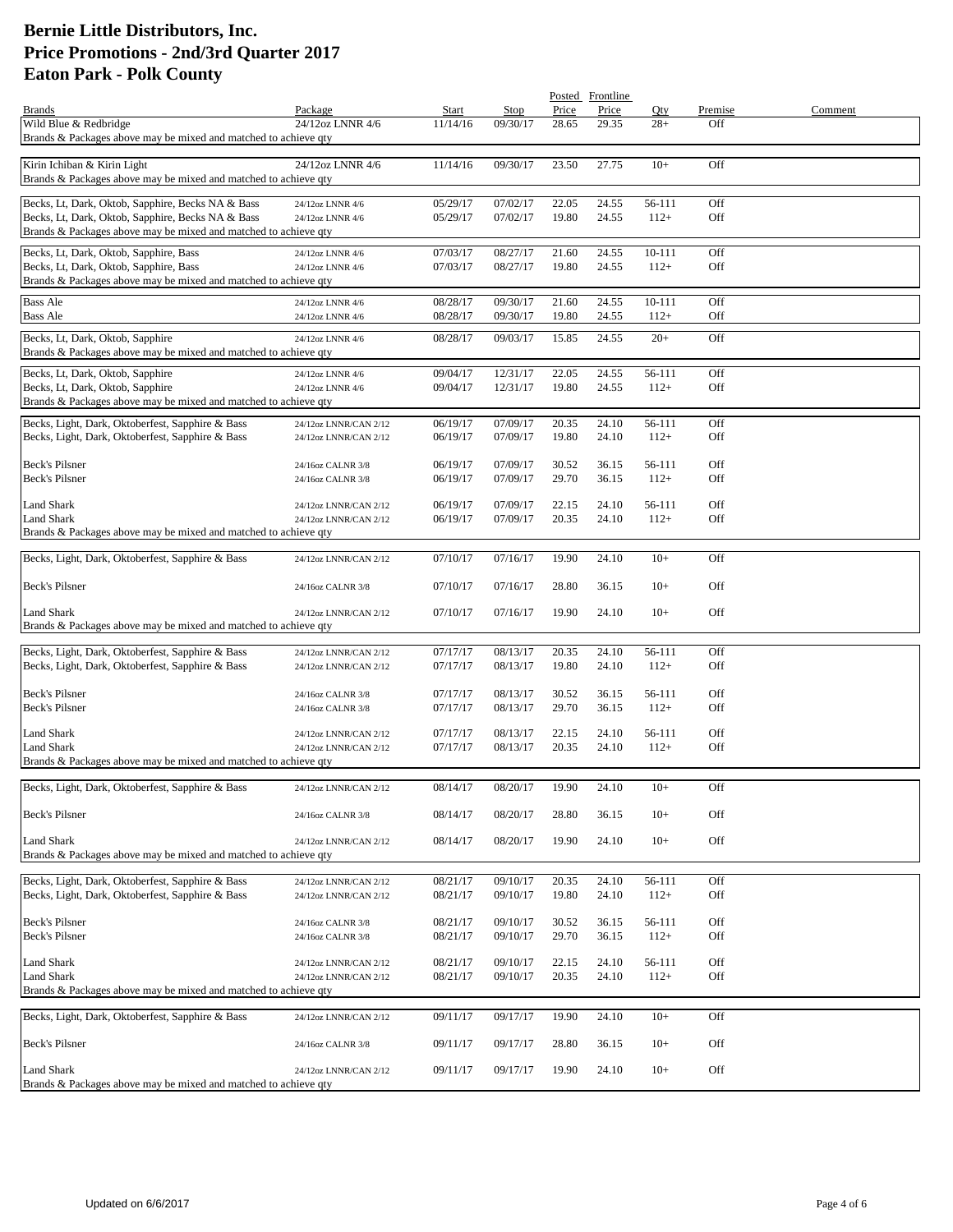|                                                                           |                       |          |          |       | Posted Frontline |           |         |         |
|---------------------------------------------------------------------------|-----------------------|----------|----------|-------|------------------|-----------|---------|---------|
| <b>Brands</b>                                                             | Package               | Start    | Stop     | Price | Price            | Qty       | Premise | Comment |
| Becks, Light, Dark, Oktoberfest, Sapphire & Bass                          | 24/12oz LNNR/CAN 2/12 | 09/18/17 | 10/08/17 | 20.35 | 24.10            | 56-111    | Off     |         |
| Becks, Light, Dark, Oktoberfest, Sapphire & Bass                          | 24/12oz LNNR/CAN 2/12 | 09/18/17 | 10/08/17 | 19.80 | 24.10            | $112+$    | Off     |         |
|                                                                           |                       |          |          |       |                  |           |         |         |
| Beck's Pilsner                                                            | 24/16oz CALNR 3/8     | 09/18/17 | 10/08/17 | 30.52 | 36.15            | 56-111    | Off     |         |
| Beck's Pilsner                                                            | 24/16oz CALNR 3/8     | 09/18/17 | 10/08/17 | 29.70 | 36.15            | $112+$    | Off     |         |
|                                                                           |                       |          |          |       |                  |           |         |         |
| Land Shark                                                                | 24/12oz LNNR/CAN 2/12 | 09/18/17 | 10/08/17 | 22.15 | 24.10            | 56-111    | Off     |         |
| Land Shark                                                                |                       | 09/18/17 | 10/08/17 | 20.35 | 24.10            | $112+$    | Off     |         |
|                                                                           | 24/12oz LNNR/CAN 2/12 |          |          |       |                  |           |         |         |
| Brands & Packages above may be mixed and matched to achieve qty           |                       |          |          |       |                  |           |         |         |
|                                                                           |                       |          |          |       |                  |           |         |         |
| Beck's, Sapphire, Black Crown, BL Lime, Platinum,                         |                       |          |          |       |                  |           |         |         |
| Michelob Ultra & Landshark                                                | 24/16oz CAN 6/4       | 02/06/17 | 09/30/17 | 25.75 | 28.00            | $1-2$     | Off     |         |
| Beck's, Sapphire, Black Crown, BL Lime, Platinum,                         |                       |          |          |       |                  |           |         |         |
| Michelob Ultra & Landshark                                                | 24/16oz CAN 6/4       | 02/06/17 | 09/30/17 | 24.90 | 28.00            | $3+$      | Off     |         |
|                                                                           |                       |          |          |       |                  |           |         |         |
|                                                                           |                       |          |          |       |                  |           |         |         |
| Shock Top, Apple, Lemon, Pumpkin, Shockolate &                            |                       |          |          |       |                  |           |         |         |
| <b>Twisted Pretzel</b>                                                    | 24/16oz CAN 6/4       | 02/06/17 | 09/30/17 | 29.80 | 33.50            | $1-2$     | Off     |         |
| Shock Top, Apple, Lemon, Pumpkin, Shockolate &                            |                       |          |          |       |                  |           |         |         |
| <b>Twisted Pretzel</b>                                                    | 24/16oz CAN 6/4       | 02/06/17 | 09/30/17 | 24.90 | 33.50            | $3+$      | Off     |         |
|                                                                           |                       |          |          |       |                  |           |         |         |
| Goose 312, IPA, Green Line & Four Star Pilsner                            | 24/16oz CAN 6/4       | 02/06/17 | 09/30/17 | 29.80 | 31.95            | $1-2$     | Off     |         |
| Goose 312, IPA, Green Line & Four Star Pilsner                            | 24/16oz CAN 6/4       | 02/06/17 | 09/30/17 | 24.90 | 31.95            | $3+$      | Off     |         |
|                                                                           |                       |          |          |       |                  |           |         |         |
|                                                                           |                       |          |          |       |                  |           |         |         |
| Bud Chelada, Bud Lt Chelada                                               | 24/16oz Can 6/4       | 02/06/17 | 09/30/17 | 29.80 | 33.50            | $1+$      | Off     |         |
|                                                                           |                       |          |          |       |                  |           |         |         |
| Rita Splash (Lime, Strawberry & Pineapple)                                | 24/16oz CAN 4/6       | 02/06/17 | 09/30/17 | 29.80 | 37.50            | $1+$      | Off     |         |
|                                                                           |                       |          |          |       |                  |           |         |         |
| BL Lime Rita Family & Oculto                                              | 24/16oz CAN 6/4       | 02/06/17 | 09/30/17 | 29.80 | 37.50            | $1+$      | Off     |         |
| Brands & Packages above may be mixed and matched to achieve qty           |                       |          |          |       |                  |           |         |         |
|                                                                           |                       |          |          |       |                  |           |         |         |
|                                                                           |                       |          |          |       |                  |           |         |         |
| BP Blueberry, Oktoberfest, Pumpkin, Summer, Winter, Spring, Toasted       |                       |          |          |       |                  |           |         |         |
| Lager, Hoptical Illusion, Mosaic Session IPA & Honey Robber               | 24/12oz LNNR 4/6      | 06/19/17 | 06/25/17 | 19.20 | 30.90            | $10+$     | Off     |         |
|                                                                           |                       |          |          |       |                  |           |         |         |
| Goose 312, 312 Pale Ale, Honkers, IPA, Winter, Summer, Harvest Ale,       |                       |          |          |       |                  |           |         |         |
| Sixth Day, Endless IPA, Rambler IPA, Oktob, 10 Hills Pale Ale, Four Star, |                       |          |          |       |                  |           |         |         |
| Green Line, Preseason                                                     | 24/12oz LNNR/Can 4/6  | 06/19/17 | 06/25/17 | 27.70 | 30.90            | $25 - 55$ | Off     |         |
| Goose 312, 312 Pale Ale, Honkers, IPA, Winter, Summer, Harvest Ale,       |                       |          |          |       |                  |           |         |         |
| Sixth Day, Endless IPA, Rambler IPA, Oktob, 10 Hills Pale Ale, Four Star, |                       |          |          |       |                  |           |         |         |
| Green Line, Preseason                                                     | 24/12oz LNNR/Can 4/6  | 06/19/17 | 06/25/17 | 26.70 | 30.90            | $56+$     | Off     |         |
| Brands & Packages above may be mixed and matched to achieve qty           |                       |          |          |       |                  |           |         |         |
|                                                                           |                       |          |          |       |                  |           |         |         |
| BP Blueberry, Oktoberfest, Pumpkin, Summer, Winter, Spring, Toasted       |                       |          |          |       |                  |           |         |         |
| Lager, Hoptical Illusion, Mosaic Session IPA & Honey Robber               | 24/12oz LNNR 4/6      | 06/26/17 | 09/30/17 | 27.70 | 30.90            | $25 - 55$ | Off     |         |
|                                                                           |                       |          |          |       |                  |           |         |         |
| BP Blueberry, Oktoberfest, Pumpkin, Summer, Winter, Spring, Toasted       |                       |          |          |       |                  |           |         |         |
| Lager, Hoptical Illusion, Mosaic Session IPA & Honey Robber               | 24/12oz LNNR 4/6      | 06/26/17 | 09/30/17 | 26.70 | 30.90            | $56+$     | Off     |         |
|                                                                           |                       |          |          |       |                  |           |         |         |
| Goose 312, 312 Pale Ale, Honkers, IPA, Winter, Summer, Harvest Ale,       |                       |          |          |       |                  |           |         |         |
| Sixth Day, Endless IPA, Rambler IPA, Oktob, 10 Hills Pale Ale, Four Star, |                       |          |          |       |                  |           |         |         |
| Green Line, Preseason                                                     | 24/12oz LNNR/Can 4/6  | 06/26/17 | 09/30/17 | 27.70 | 30.90            | 25-55     | Off     |         |
| Goose 312, 312 Pale Ale, Honkers, IPA, Winter, Summer, Harvest Ale,       |                       |          |          |       |                  |           |         |         |
| Sixth Day, Endless IPA, Rambler IPA, Oktob, 10 Hills Pale Ale, Four Star, |                       |          |          |       |                  |           |         |         |
| Green Line, Preseason                                                     | 24/12oz LNNR/Can 4/6  | 06/26/17 | 09/30/17 | 26.70 | 30.90            | $56+$     | Off     |         |
| Brands & Packages above may be mixed and matched to achieve qty           |                       |          |          |       |                  |           |         |         |
|                                                                           |                       |          |          |       |                  |           |         |         |
| Shock Top, Wheat IPA, Lemon, Pumpkin, Variety, Apple, Winter, Honey       |                       |          |          |       |                  |           |         |         |
| Bourbon, Choc, Pretzel, Ginger & Ruby Red                                 | 24/12oz LNNR/Can 2/12 | 01/23/17 | 09/30/17 | 24.60 | 27.75            | 14-55     | Off     |         |
| Shock Top, Wheat IPA, Lemon, Pumpkin, Variety, Apple, Winter, Honey       |                       |          |          |       |                  |           |         |         |
| Bourbon, Choc, Pretzel, Ginger & Ruby Red                                 | 24/12oz LNNR/Can 2/12 | 01/23/17 | 09/30/17 | 23.60 | 27.75            | 56-111    | Off     |         |
| Shock Top, Wheat IPA, Lemon, Pumpkin, Variety, Apple, Winter, Honey       |                       |          |          |       |                  |           |         |         |
| Bourbon, Choc, Pretzel, Ginger & Ruby Red                                 | 24/12oz LNNR/Can 2/12 | 01/23/17 | 09/30/17 | 22.60 | 27.75            | $112+$    | Off     |         |
|                                                                           |                       |          |          |       |                  |           |         |         |
| Goose 312, 312 Pale, Honkers, IPA, Winter, Summer, Fall, Harvest Ale,     |                       |          |          |       |                  |           |         |         |
| Endless IPA, Winter, Four Star, Green Line & Johnny Appleseed             |                       |          |          |       |                  |           |         |         |
|                                                                           | 24/12oz LNNR/CN 2/12  | 01/23/17 | 09/30/17 | 26.25 | 29.65            | 14-55     | Off     |         |
| Goose 312, 312 Pale, Honkers, IPA, Winter, Summer, Fall, Harvest Ale,     |                       |          |          |       |                  |           |         |         |
| Endless IPA, Winter, Four Star, Green Line & Johnny Appleseed             |                       |          |          |       |                  |           |         |         |
|                                                                           | 24/12oz LNNR/CN 2/12  | 01/23/17 | 09/30/17 | 25.25 | 29.65            | $56+$     | Off     |         |
| Brands & Packages above may be mixed and matched to achieve qty           |                       |          |          |       |                  |           |         |         |
|                                                                           |                       |          |          |       |                  |           |         |         |
| Goose Seasonal Sampler                                                    | 24/12oz Can           | 01/02/17 | 09/30/17 | 25.45 | 28.85            | 14-55     | Off     |         |
| Goose Seasonal Sampler                                                    | 24/12oz Can           | 01/02/17 | 09/30/17 | 24.45 | 28.85            | $56+$     | Off     |         |
| Brands & Packages above may be mixed and matched to achieve qty           |                       |          |          |       |                  |           |         |         |
|                                                                           |                       |          |          |       |                  |           |         |         |
| Goose Seasonal Sampler                                                    | 24/12oz LNNR          | 01/02/17 | 09/30/17 | 26.80 | 28.85            | $10 - 55$ | Off     |         |
| Goose Seasonal Sampler                                                    | 24/12oz LNNR          | 01/02/17 | 09/30/17 | 25.50 | 28.85            | 56-111    | Off     |         |
| Goose Seasonal Sampler                                                    | 24/12oz LNNR          | 01/02/17 | 09/30/17 | 24.50 | 28.85            | $112+$    | Off     |         |
| Brands & Packages above may be mixed and matched to achieve qty           |                       |          |          |       |                  |           |         |         |
|                                                                           |                       |          |          |       |                  |           |         |         |